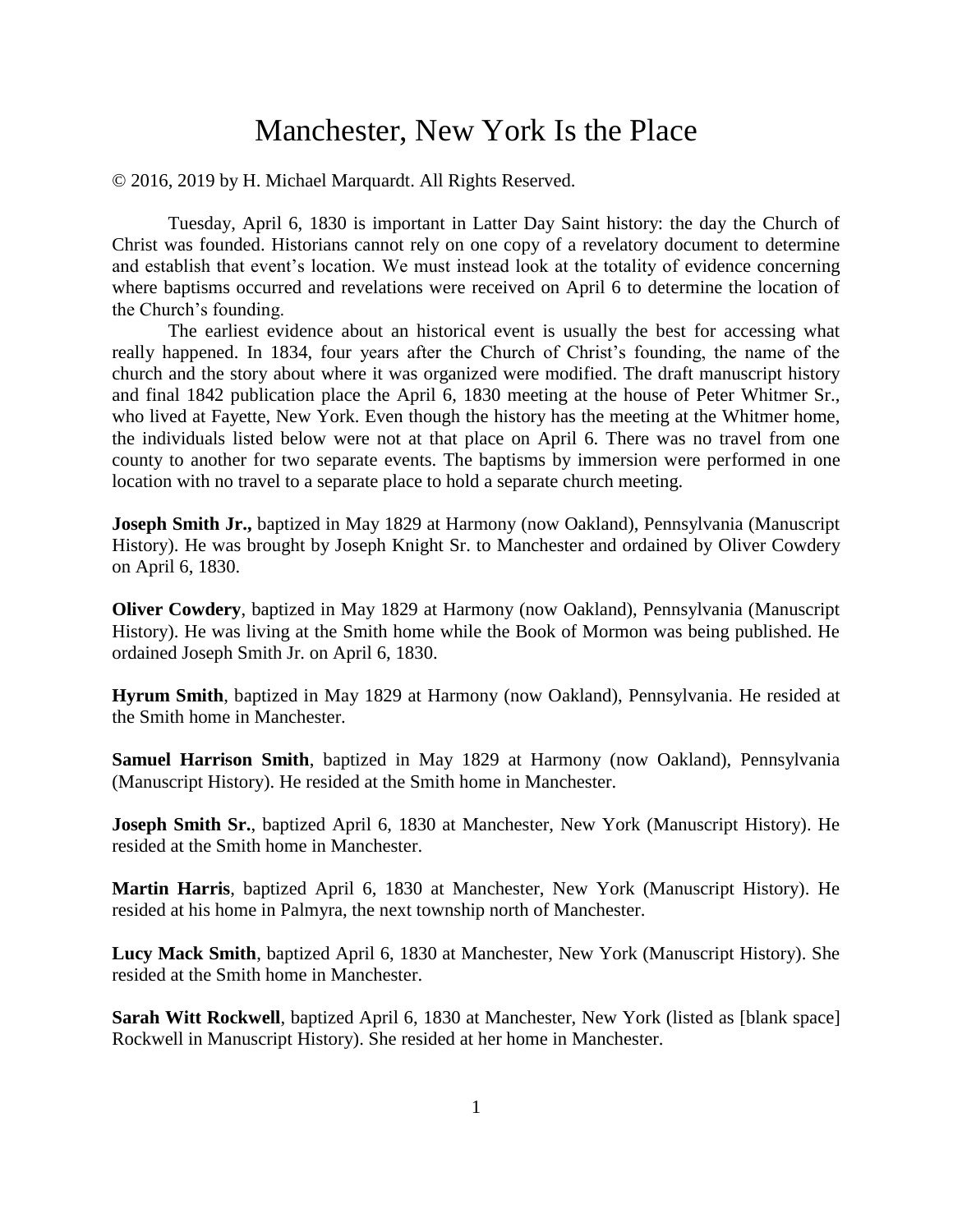**Joseph Knight Sr.,** present on April 6, 1830 at Manchester, New York, but was not baptized until the end of June 1830 at Colesville, New York. Knight wrote his recollection prior to 1847, the year of his death; it was first published in 1976. He took Joseph Smith Jr. to Manchester.

To summarize events that occurred in Fayette, Seneca County, New York, it is known that this is the location where the Peter Whitmer Sr. family resided. Joseph Smith and Oliver Cowdery wrote part of the original manuscript of the Book of Mormon circa June 1829 in the Whitmer home. Martin Harris and Hyrum Smith made a trip there and baptisms were performed before there was a formal start of the church. In June 1829 the following individuals were baptized: Hyrum Smith, David Whitmer, Peter Whitmer Jr. and probably John Whitmer (Manuscript History). The distance between Fayette and Manchester is about twenty-five miles one way. No known meeting was held on Tuesday, April 6, 1830 at the Whitmer home.

There is one manuscript copy of a revelation that has a Fayette location. That location (LDS D&C 21) is in error, corrected in preparing the Book of Commandments for publication by Oliver Cowdery. Cowdery helped with the printing of the Book of Commandments and was present at the church organization. The revelation states "which Church was Organized & established in the year of our Lord one thousand Eight Hundred & Thirty in the fo[u]rth Month on the Sixth day of the month which is called April" (Book of Commandments & Revelations, cited hereafter as BCR).

Five separate revelations in the BCR were published separately when printed in the Book of Commandments (BC) at Independence, Missouri. The 1835 Doctrine and Covenants (D&C) combined the five messages for individuals as though there was one separate revelation. Compare the headings below. The headings copied in the BCR will be listed first, followed by BC and if needed the 1835 D&C.

## **Revelation for Oliver Cowdery**

BCR: A Revelation to Oliver given at Manchester Ontario Co[unty] State of New York Soon after his calling to the Ministry

Book of Commandments, chapter 17: *A Revelation to Oliver, given in Manchester, New-York, April 6, 1830.* 

#### **Revelation for Hyrum Smith**

BCR: A Commandment to Hyram given at Manchester Ontario County State of New York Book of Commandments, chapter 18: *A Revelation to Hyrum, given in Manchester, New-York, April 6, 1830.* 

#### **Revelation for Samuel Harrison Smith**

BCR: A Revelation to Samuel given at Manchester Ontario Co[unty] N.Y. Book of Commandments, chapter 19: *A Revelation to Samuel, given in Manchester, New-York, April 6, 1830.* 

**Revelation for Joseph Smith Sr.** BCR: A Commandment to given to Joseph at Manchester Ontario County State of New York

Book of Commandments, chapter 20: *A Revelation to Joseph, the father of Joseph, given in Manchester, New-York, April 6, 1830.*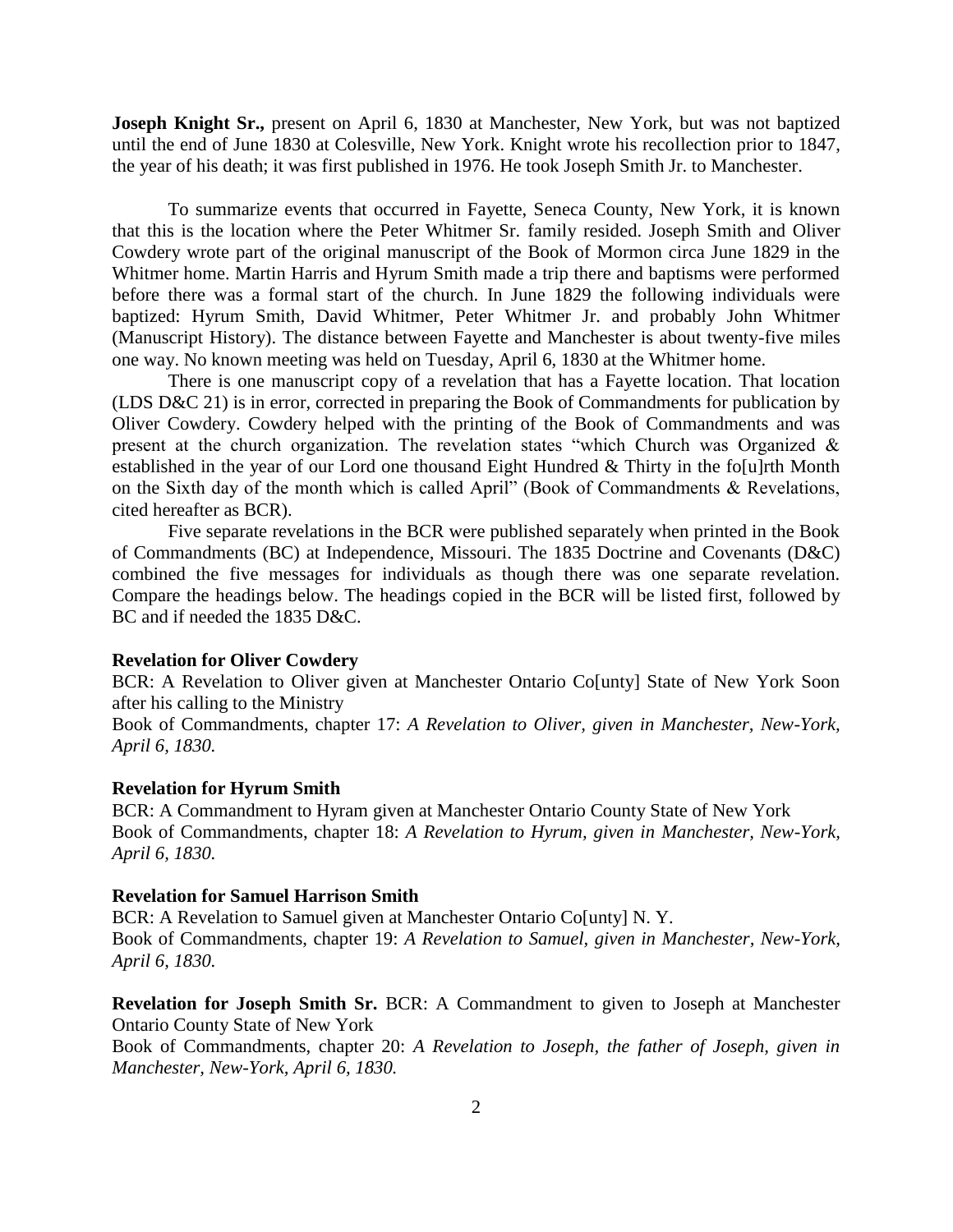### **Revelation for Joseph Knight Sr.**

BCR: A Commandment to Joseph Knight given at Manchester Ontario County State of New York Book of Commandments, chapter 21: *A Revelation to Joseph (K.,) given in Manchester, New-York, April 6, 1830.* 

## **Revelation for Joseph Smith Jr. and the Church of Christ**

BCR: A Revelation to Joseph the Seer by way of commandment to the Church given at Fayette Seneca County State of New York (above the line was added "Ap[r]il 6 1830")

Book of Commandments, chapter 22: *A Revelation to Joseph, given in Manchester, New-York, April 6, 1830.* 

1835 D&C (pages 177-78), section 46: *Revelation to Joseph Smith, jr. given April 6, 1830.*

## **"they all kneel[e]d Down and prayed"**

Lucy Mack Smith does not mention her own baptism in her history. She does recall the baptism of Martin Harris and her husband, Joseph Sr.: "Joseph [Jr.] stood on the shore when his father came out of the water and as he took him by the hand he cried out Oh! my God I have lived to see my father baptized into the true church of Jesus Christ . . . this took place on the sixth of April 1830, the d[a]y on which the church was organized." (Lucy Mack Smith History)

Joseph Knight Sr., who was present, also mentions the baptisms of Harris and the elder Smith. His account is the most detailed (original spelling retained):

Now in the Spring of 1830 I went with my Team and took Joseph out to Manchester to his Fathers when we was on our way he told me that there must be a Church formed But Did not tell when. . . .

I had Be[e]n there Several Days old Mr Smith and Martin Harris Come forrod [forward] to Be Babtise[d] for the first they found a place in a Lot a Small Stream ran thro[ugh] and they ware Babtized in the Evening Because of persecution they went forward and was Babtized Being the first I Saw Babtized in the new and everlasting Covenant ...

there was one thing I will mention that evening that old Brother Smith and Martin Harris was Babtised Joseph was fild [filled] with the Spirrit to a grate Degree to See his Father and Mr Harris that he had Bin [Been] with So much he Bast [Burst] out with greaf and Joy and Seamed as tho[ugh] the world Could not hold him he went out into the Lot and appear[e]d to want to git [get] out of site of every Body and would Sob and Crie and Seamed to Be so full that he Could not Live

oliver [Oliver Cowdery] and I went after him and Came to him and after a while he Came in But he was the most wrot [wrought] upon that I ever Saw any man But his Joy Seemed to Be full I think he Saw the grate [great] work he had Begun and was Desirus [Desirous] to Carry it out.

on the Sixth Day of April 1830 he Begun the Church with Six members and received the following Revelation Book of Covenants Page 177 they all kneel[e]d Down and prayed and Joseph gave them instructions how to Bild